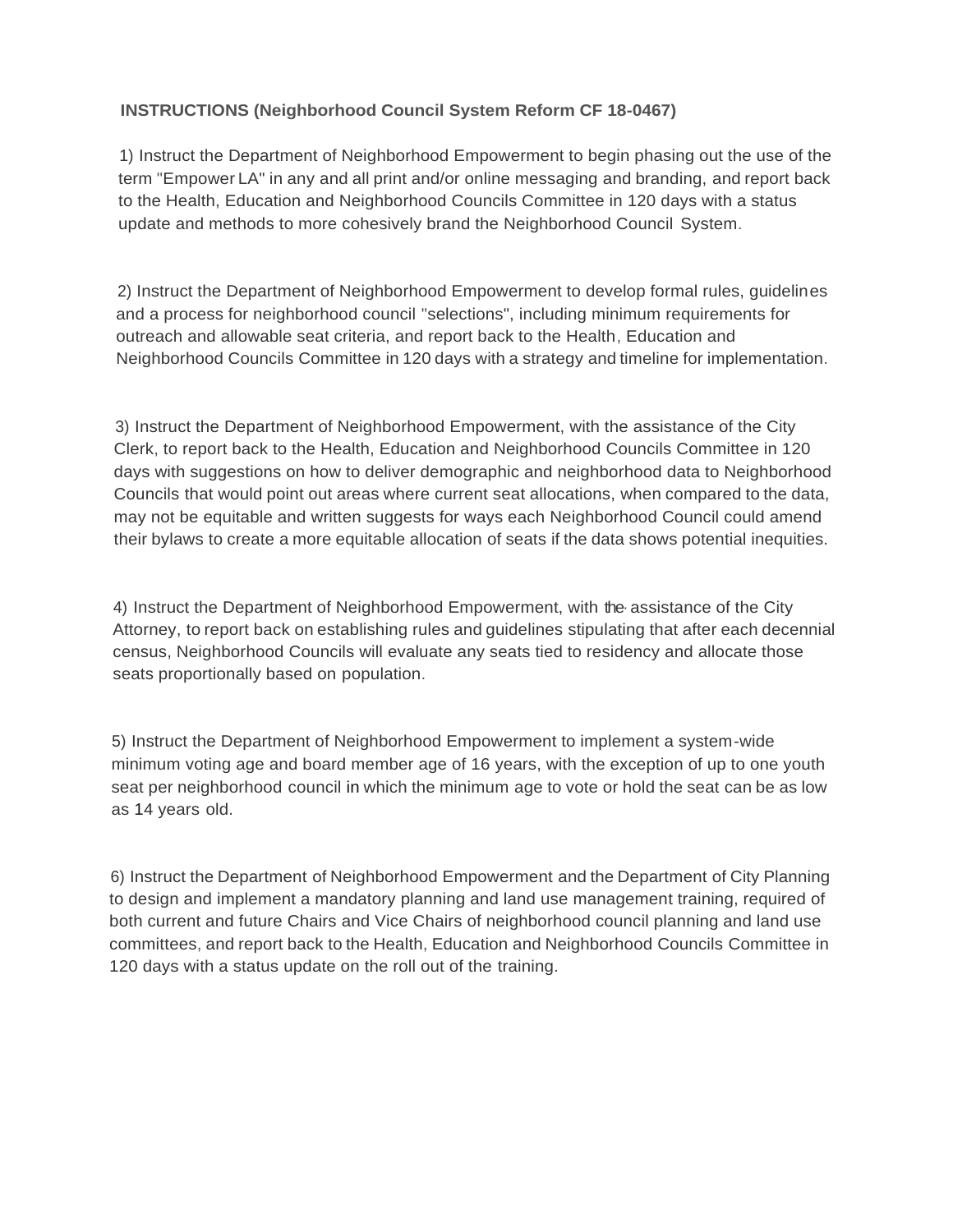7) Instruct the City Clerk and Department of Neighborhood Empowerment to implement a process by May 1, 2019 for Neighborhood Councils to roll over a non-cumulative maximum of \$10,000 in any given fiscal year.

8) Instruct the City Clerk, with the assistance of the Department of Neighborhood Empowerment, to report back to the Health, Education and Neighborhood Councils Committee in 120 days on the feasibility of holding all neighborhood council elections on the sameday in order to provide for uniform citywide outreach and advertising and increase voter turnout.

9) InstructtheDepartmentofNeighborhoodEmpowerment,withtheassistanceoftheGeneral Services Department, to assist neighborhood councils with accessing shared space in city facilities, as envisioned in Council File 16-0298, and report back to the Health, Education and Neighborhood Councils Committee in 120 days with a status update on the implementation of the program and a process to notify neighborhood councils.

10) Instruct the Department of Neighborhood Empowerment to develop an ongoing compendium of best practices for community engagement, policy making, legislative processes and financial management, among others, generated in collaboration with neighborhood councils, and develop a working "how to" manual to be periodically disseminated to neighborhood councils, and report back to the Health, Education and Neighborhood Councils Committee with a status update in 120 days.

11) Instruct the Department of Neighborhood Empowerment to develop a departmental points of contact list for all city departments, bureaus or agencies, including but not limited to the Departments of Aging; Animal Services; Cannabis Regulation; Contract Administration; Disability; Economic and Workforce Development; Emergency Management; Finance; Los Angeles Fire Department; Housing and Community investment; City Planning; Los Angeles Police Department; Port of LA; Recreation and Parks; Transportation; Water and Power; Los Angeles World Airports; the Zoo and city sanctioned Business Improvement Districts, with the assistance of the aforementioned entities, and share the contact lists with the entire board of the NeighborhoodCouncil, facilitate trainings fordepartmental points of contact onbest practices for assisting neighborhood councils, and coordinate with neighborhoodcouncils to appoint designated points of contact between the neighborhood council membership and each department, creating a single, responsible point of communication flowing in both directions. If no Neighborhood Council contact is appointed the Neighborhood Council President or Chair shall be the default contact.